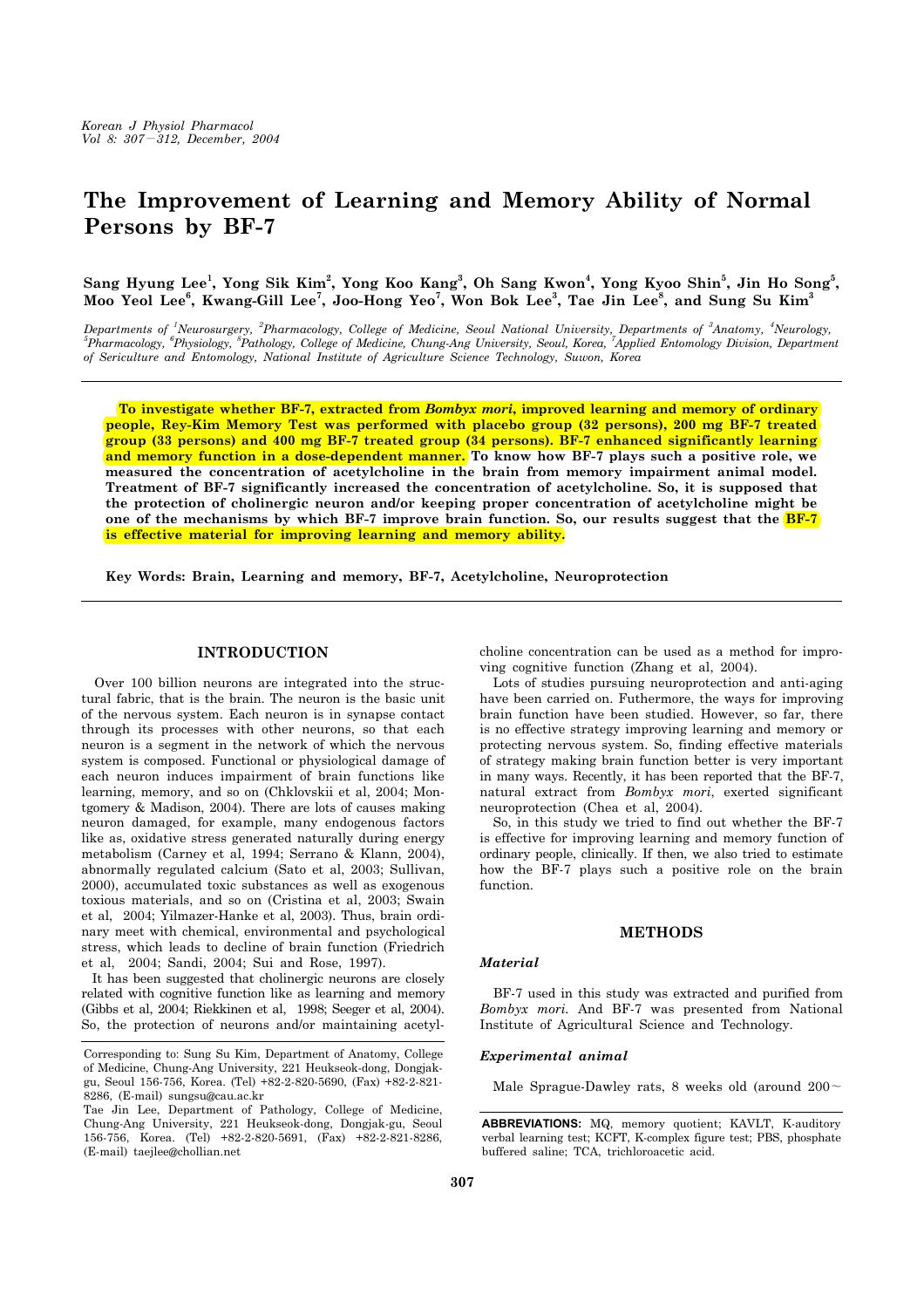250 g), were purchased from Korean BioLink Co. After 1 week for adaptation, total 28 rats were divided into 4 groups with 7 rats each. Four groups were as follows: (1) vehicle control group treated with PBS, (2) beta amyloid (2 nmole) treated group to bring cognitive function down, (3) beta amyloid (2 nmole) treated with BF-7 (5 mg/kg) group, (4) beta amyloid (2 nmole) treated with BF-7 (10 mg/kg) group.

# *Examinees*

 Volunteers covered all adult ages from 19 to 64. It included 20∼30 s who were required high memory and learning ability, 30∼40 s who start to decrease in memory ability, 50∼60 s who had a certain degree of decline in memory. So this volunteer group would be representatively of the general population of people. Volunteers, the one of cases as follow was excluded from the test. (1) in case who had experience of intaking medicine and/or functional food, (2) in case who had neuropsychiatric problem, (3) in case who had any kind of serious disease (4) in case of who had neurodegenerative disease, (5) in case whom was determined not suitable to participate in this test.

 119 examinees were randomly divided into 3 groups, 39 of placebo group, 40 of BF-7 200 mg group, and 40 of BF-7 400 mg group. And finally 32 of placebo group, 33 of BF-7 200 mg group, and 34 of BF-7 400 mg group, total 99 examinees finished the test.

## *Clinical experiments*

 Examinees were randomly distributed into placebo and test groups in sequence. The test was performed in double-blind manner. Before intaking test material (BF-7), baseline assessment (vital sign, weight, checking sickness) and Rey-Kim Memory Test were performed. Indication of BF-7 was two capsules b.i.d., p.o., three weeks. Baseline assessment and Rey-Kim test were performed again to evaluate changes after administration. During it was required that examinees should take meal and smoking as usual, but drinking was prohibited.

## *Rey-Kim memory test*

 All examinees were administered Rey-Kim Memory Test (Kim, 1999) to evaluate enhancement after administration of BF-7. In Rey-Kim Memory Test, verbal memory performance is assessed by K-Auditory Verbal Learning Test (KAVLT), a Korean version of Rey Auditory Verbal Learning Test (Rey, 1964), and nonverbal memory performance by K-Complex Figure Test (KCFT), a Korean version of Rey Complex Figure Test (Rey, 1941). KAVLT required serial learning of a list of 15 unrelated words over 5 consecutive trials, each trial followed by immediate recall. After a delay period of 20 min, the examinee was again required to recall the 15 words. Following completion of the delayed recall, the examinee was presented with a list of 50 words and required to choose a total of 15 words that were in the original list spoken by the examiner. KCFT was essentially identical to a standard version of Rey Complex Figure Test (Lezak, 1983). The examinee was required to copy the figure as accurately as possible with no time limit imposed. An immediate recall trial was administered following completion of the figure copy. After a delay period of 20 min, the examinee was again required to recall the figure. All KCFT productions were scored according to a standard version of 36-point scoring system (Lezak, 1983).

## *Animal model for cognitive malfunction*

 2 nmole of beta amyloid was injected into the region of hippocampus. Treatments of each group were as follow: (1) vehicle control group : PBS was injected into ventricle and PBS was fed orally for 2 weeks, (2) beta amyloid treated group: 2 nmole of beta amyloid was injected into ventricle and PBS was fed orally for 2 weeks, (3) 2 nmole of beta amyloid was injected into ventricle and 5 mg/kg of BF-7 was fed orally for 2 weeks, (4) 2 nmole of beta amyloid was injected into ventricle and 10 mg/kg of BF-7 was fed orally for 2 weeks.

#### *Determination of acetylcholine concentration*

 The acetylcholine concentration of brain was determined by the chemiluminescence method (Israel & Lesbats). This method was based on the reaction of hydrolysis of acetylcholine by acetylcholinesterase and conversion reaction of choline with  $H_2O_2$  into betaine. The composition of reaction reagent was as follows, 10 ml of 0.2 M sodium phosphate buffer (pH8.6), 25µl of choline oxidase (100 units/ml in water), 10 $\mu$ l of peroxidase type II (2 mg/ml in water), 50 $\mu$ l of luminol. 100 mg of brain tissue was immersed and extracted in 5% TCA solution. After centrifugation, it was extracted with 5∼10 ml of ether, and ether was discarded. This ether extraction was performed 5-6 times more. 20ul of 0.5% sodium metaperiodate was added to 200µl of aqueous layer. 200µl of sample was mixed with 285µl of reaction reagent, and the intensity of chemiluminescence was measured.

#### *Statistical analysis*

 The data is expressed as a mean S.E.M. values. The paired t-test was used to analyze the relationship of difference of scores between scores of before and after administration. One-way ANOVA (Tukey Post Hoc comparison test) was used to analyze the relationship of difference of scores among scores of placebo, BF-7 200 mg, and BF-7 400 mg groups.

## **RESULTS**

## *Increasement of memory quotient (MQ)*

 The memory index MQ, which is the most direct reflective index of memorizing ability. The average MQ of all 98 examinees was around 105. Interestingly, the average MQ was significantly increased to about 126.6 after intake of BF-7 for 3 weeks, but not in placebo group (Fig. 1a). Also, to further investigate if BF-7 can help the enhancement of memorizing ability, we examined that the improved MQ score differences. The increased memory index MQ score was significantly increased from 3.1 to 20.6 in a dosedependent manner (Fig. 1b). This results represent that BF-7 enhances memorizing ability effectively.

# *Enhancement of memory recall efficiency*

Memory recall efficiency, which is the reflective index of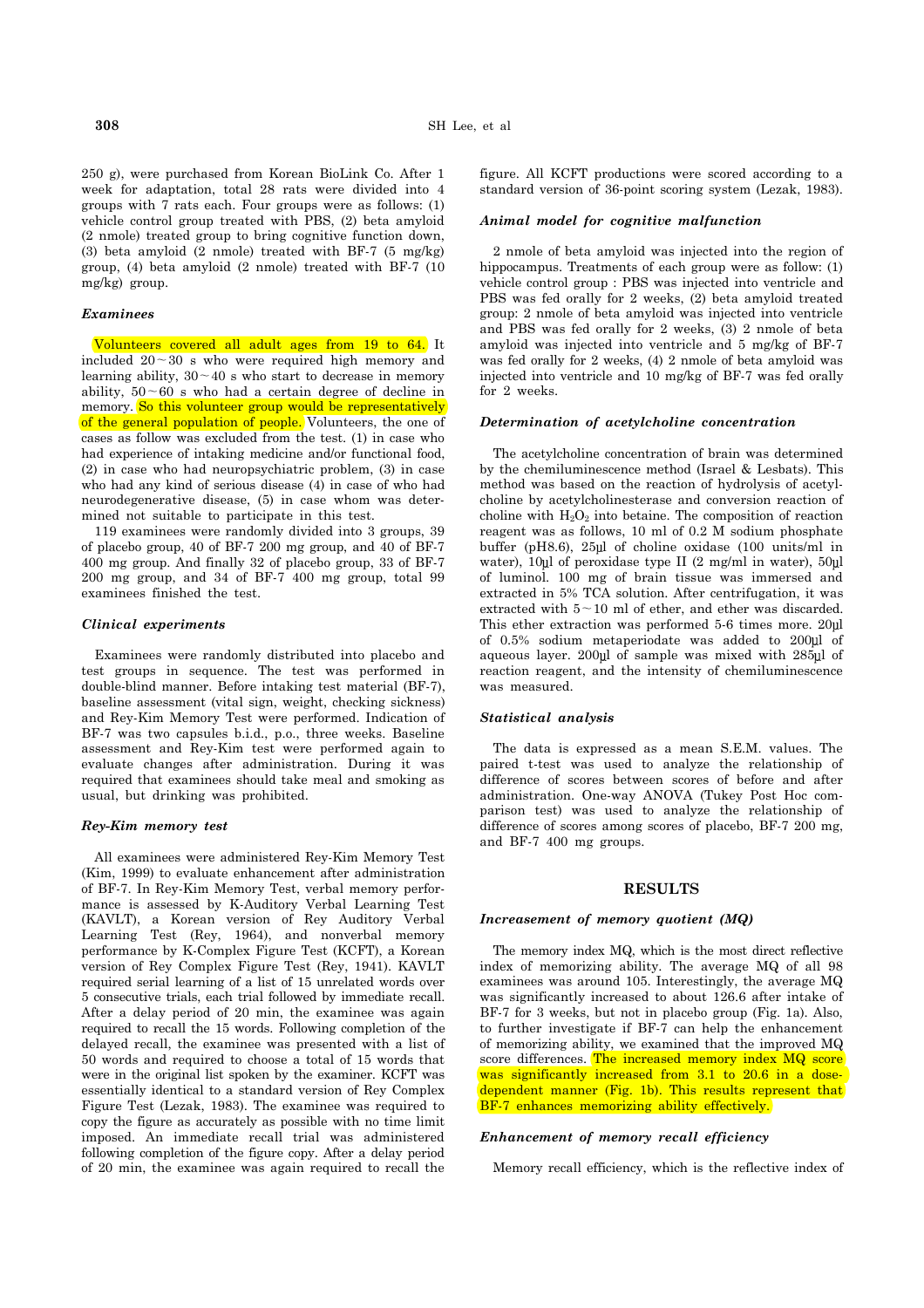

**Fig. 1.** Enhanced memory quotient (MQ) by BF-7. MQ scores (a) and improved score differences (b) were represented as mean±S.E.M. The each scores before and after administration of BF-7 were compared using paired t-tests. And significant differences are shown as  $*(p<0.05)$ . Relationship among placebo, 200 mg of BF-7, and 400 mg of BF-7 group were analyzed using one-way ANOVA (Tukey's multiple comparison test), and their statistical significant differences are shown as different characters (A, B, and C) ( $p < 0.05$ ).



**Fig. 2.** Increased memory recall efficiency by BF-7. The values were represented as mean±S.E.M. The scores before and after administration of BF-7 were compared using paired t-tests. And significant differences are shown as  $*(p \le 0.05)$ . Relationship among placebo, 200 mg of BF-7, and 400 mg of BF-7 group were analyzed using one-way ANOVA (Tukey's multiple comparison test), and their statistical significant differences are shown as different characters  $(A \text{ and } B)$   $(n \leq 0.05)$ .

efficiency to memorize something, indicates how much and how precisely recall preserved memory. The higher ranked percentage represents better efficiency. As shown in figure, the memory recall efficiency score was significantly increased from 31% to 58.9% and 41.5% to 66.5% by intaking 200 mg/day and 400 mg/day of BF-7 for 3 weeks, respectively, but not in placebo case (Fig. 2). The results represent that the memory recall efficiency was greatly improved by BF-7.

# *Enhancement of the intelligence quotient and memory quotient relationship*

 The intelligence quotient and Memory quotient consensus score is the direct reflective index of relationship between intelligence quotient and memory quotient. The higher ranked percentage represents better memory ability compared with intelligence quotient. As shown in figure,



**Fig. 3.** Positive role of BF-7 on intelligence quotient/memory relationship. The values were represented as mean±S.E.M. The scores before and after administration of BF-7 were compared using paired t-tests. And significant differences are shown as  $*(p \le 0.05)$ . Relationship among placebo, 200 mg of BF-7, and 400 mg of BF-7 group were analyzed using one-way ANOVA (Tukey's multiple comparison test), and their statistical significant differences are shown as different characters (A, B and C) ( $p \le 0.05$ ).

The intelligence quotient/Memory consensus score was significantly enhanced from 52.9% to 78.9% and 52.5% to 91.1% after intake of BF-7 200 mg/day and 400 mg/day for 3 weeks, respectively (Fig. 3). The scores were increased in a dose-dependent manner and there is no change in placebo group. These results represent that memory quotient compared with intelligence quotient is effectively strengthened by BF-7.

# *Improvement of memory maintenance*

 The memory maintenance is the index of how much and how well the memorized matters can be kept precisely. This index can be represented as score of memory maintenance and the number of memorized words. As shown in figure, the numbers of memorized words were improved by BF-7, interestingly. Administration of 200 mg BF-7 and 400 mg BF-7 significantly increased the numbers of memorized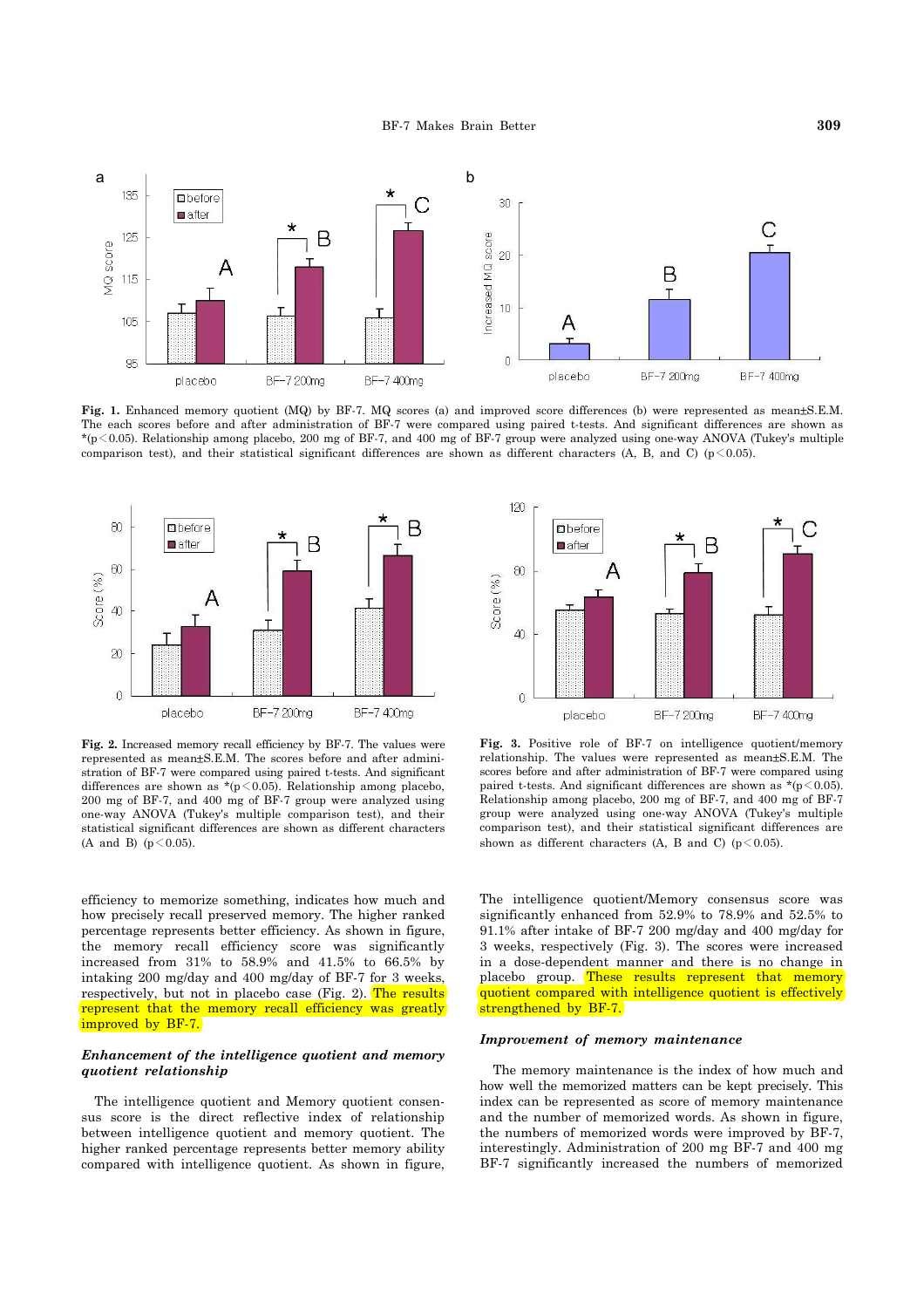**310** SH Lee, et al.



**Fig. 4.** Improvement of memory maintenance by BF-7. The numbers of memorized words (a) and scores of memory maintenance (b) were represented as mean±S.E.M. The scores before and after administration of BF-7 were compared using paired t-tests. And significant differences are shown as \*( $p$ <0.05). Relationship among placebo, 200 mg of BF-7, and 400 mg of BF-7 group were analyzed using one-way ANOVA (Tukey's multiple comparison test), and their statistical significant differences are shown as different characters (A, B and C)  $(n < 0.05)$ .



**Fig. 5.** Positive role of BF-7 upkeeping the concentration of acetylcholine in brain. The concentration of acetylcholine is shown as relative percentage against PBS treated group. The values were represented as mean±S.E.M. Relationship among PBS, 5 mg/kg of BF-7, and 10 mg/kg of BF-7 group were analyzed using one-way ANOVA test. Statistically significant differences by Tukey post Hoc comparison test are shown as different character (\*) ( $p \le 0.05$ ).

words compared to placebo in a dose-dependent manner (Fig. 4a). In the score of memory maintenance, the higher ranked percentage represents better memory maintenance. It was shown that the BF-7 was effective for keeping of memory, as the memory maintenance index was increased from 53.2% to 61.3% after intake of BF-7 for 3 weeks, but not in placebo group (Fig. 4b).

## *Up-keeping of acetylcholine concentration*

 As cognitive function is decreased, the concentration of acetylcholine is reduced. Our result showed that the acetylcholine concentration, in the brain from the rat treated with beta amyloid, was reduced to 45% compared with no treated control. Interestingly, the concentration was recovered by BF-7. Treatment with 5 mg/kg and 10 mg/kg of BF-7 increase the acetylcholine level to 78% and 80% compared to control, respectively (Fig. 5).

# **DISCUSSION**

 There are many factors leading decline of brain function or brain damages. Among them, severe stress or aging also possibly induce learning memory impairment (Diamond et al, 2004; Sandi, 2004). Beyond transient functional declines, severe physiological, chemical, environmental stress give rise to an anatomical, physiological brain damages (Bartolomucci et al, 2002; Takahashi et al, 2004). To find ways or materials protecting brain is very meaningful. Our study was based on the facts that the BF-7, extract from *Bombyx Moti*, effectively protected neuron against either beta amyloid or reactive oxygen species (Chae et al, 2004, Yeo et al, 2004). By the way, normal ordinary people meet various kind of causes leading to brain damage consistently, which would be negative to normal brain activities (Friedrich et al, 2004). So, the  $BF-7$  was examined to check whether it enhanced learning and memory of ordinary people. For this study, Rey-Kim Memory Test which is authorized and frequently used methods to check learning and memory (Choi et al, 2004; Kang et al, 2003; Min et al, 2001). As describe in "Methods", to know if BF-7 is working to ordinary people, volunteers were collected from various ages and circumstances.

 Significantly increased MQ in a dose-dependent manner represented that the BF-7 was very effective on the enhancing memory ability. The result, showing significantly increased score in memory recall test, suggested that BF-7 might be helpful to take out and use specific memories precisely. Also our results concerning the intelligence quotient and memory quotient relationship implicated that BF-7 assisted person to get upgrade memory power, since the index means that how much someone efficiently use memory ability compared with others having similar level of intelligence quotient. Futhermore, even though number of memorized words is larger than placebo group, the group intake BF-7 maintained the memory better. The results represent that BF-7 plays a pivotal role on keeping memories better.

 The positive role of BF-7 would be raised from various molecular mechanisms, including neuroprotection from various insults. Since BF-7 protected neuron against neurotoxicity of beta amyloid and oxidative stress, such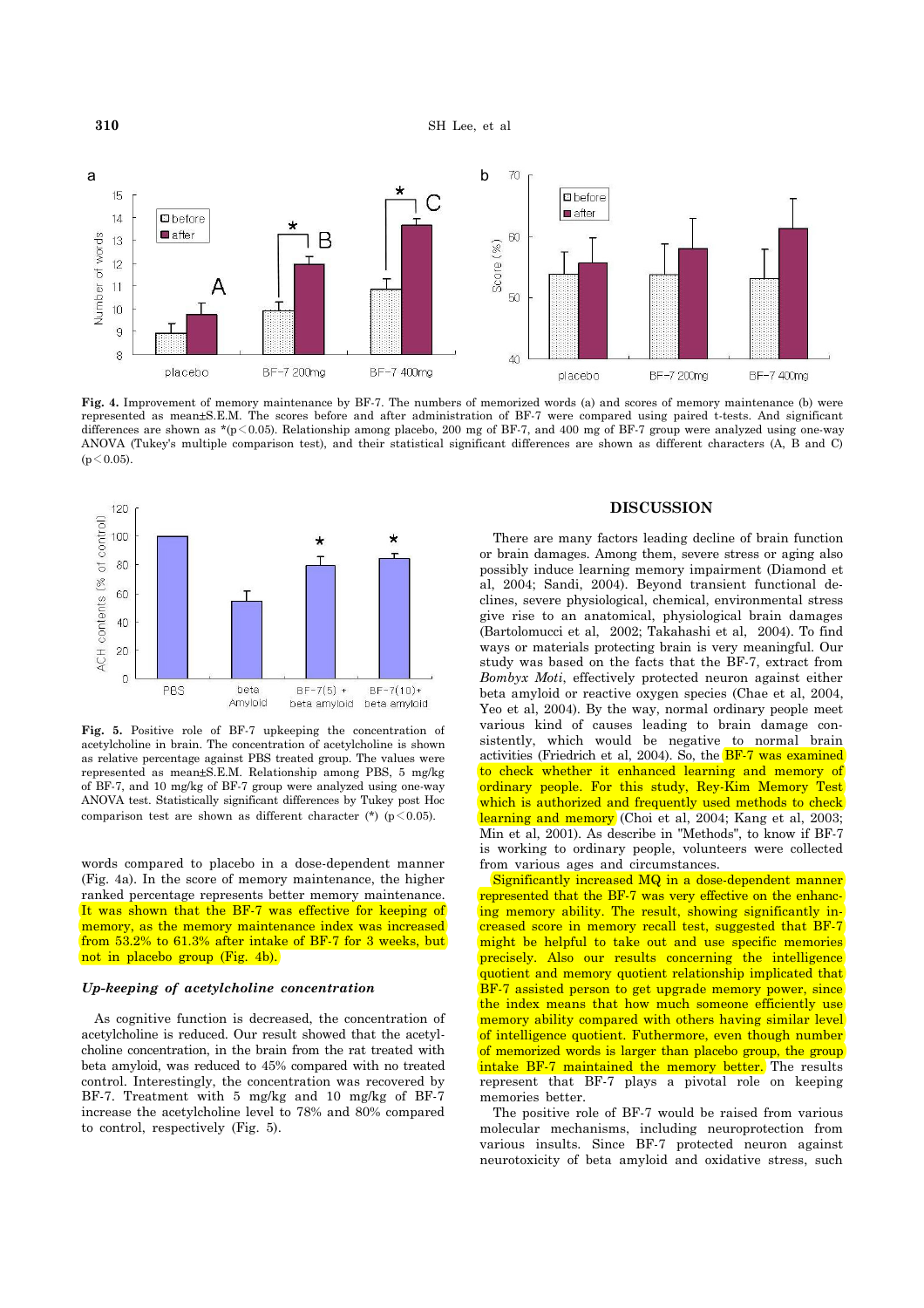protective role might be a set of reasons enhancing brain function. Along with this protection, it could be suggested that there might be another mechanisms by which improve learning and memory. Hypothetically several mechanisms could be suggested as follows. At first,  $BF-7$  possibly induces spins on neurite, by which neurons connect others more, which results in reinforcement of neural network.

 Another possibility is that BF-7 is of help on neurogenesis. Generally, it has been known that severely damaged neuron is not supposed to recovered. However several line of report showed that there is somehow neurogenesis. For example, nerogenesis in hippocampus, which is induced by estrogen (Tanapat et al, 1999). If some neurons were damaged, then other neurons should compensate functionally, so at least it could be suggested that the BF-7 assist the compensation. This hypothesis is supported by our previous results showing that BF-7 protected neurons very efficiently against various kind of insults. The other possibility is that the  $BF-7$  aids keeping homeostasis of various signal molecules like as calcium, cAMP, and so on, as well as neurotransmitters, like as acethylcholine.

 Among above possible mechanism, in this study here, the maintenance of profer concentration of acetylcholine was examined, taking advantage of beta amyloid induced memory impaired rat model (Dodart et al, 2002; Li et al, 2004). Our result showed that  $BF-7$  was of help to up-keep the concentration of acetylcholine, consequently the concentration was close to normal level. So, it is suggested that the ability of BF-7 maintaining acetylcholine proper concentration would be one of the mechanism for the positive role.

 When the neuroprotective and neuropromoting materials were screened, the another important thing is safety, since it should be intake for a long time relatively. Since, the BF-7 is derived from safe natural product, together with is promising positive roles, it is very useful material for protecting nervous system and improving learning and memory.

# **ACKNOWLEDGEMENT**

 This research was supported by grants from Biogreen 21 funded by Rural Development Administration (02-N-I-02) and Ministry of Commerce, Industry and Energy (10009293).

#### **REFERENCES**

- Bartolomucci A, de Biurrun G, Czeh B, van Kampen M, Fuchs E. Selective enhancement of spatial learning under chronic psychosocial stress. *Eur J Neurosci* 15: 1863-1866, 2002
- Carney JM, Smith CD, Carney AM, Butterfield DA. Aging- and oxygen-induced modifications in brain biochemistry and behavior. *Ann N Y Acad Sci* 738: 44-53, 1994
- Chea HS, Kang YK, Shin YK, Lee HJ, Yu JI, Lee KG, Yeo JH, Kim YS. The Role of BF-7 on Neuroprotection and Enhancement of Cognitive Function. *Korean J Physiol Pharmacol* 8: 173-179, 2004
- Chklovskii DB, Mel BW, Svoboda K. Cortical rewiring and information storage. *Nature* 431: 782-788, 2004
- Choi JS, Kang DH, Kim JJ, Ha TH, Lee JM, Youn T, Kim IY, Kim SI, Kwon JS. Left anterior subregion of orbitofrontal cortex volume reduction and impaired organizational strategies in

obsessive-compulsive disorder. *J Psychiatr Res* 38: 193-199, 2004

- Cristina C, Jose C, Alvarez-Cermeno, Ignacio R, Matilde S, Alberto A. Low concentrations of glutamte induce apoptosis in cultured neurons: Implications for amyotrophic lateral sclerosis. *J Neurological Science* 206: 92-95, 2003
- Diamond DM, Park CR, Woodson JC. Stress generates emotional memories and retrograde amnesia by inducing an endogenous form of hippocampal LTP. *Hippocampus* 4: 281-291, 2004
- Dodart JC, Bales KR, Gannon KS, Greene SJ, DeMattos RB, Mathis C, DeLong CA, Wu S, Wu X, Holtzman DM, Paul SM. Immunization reverses memory deficits without reducing brain Abeta burden in Alzheimer's disease model. *Nat Neurosci* 5: 452- 457, 2002
- Friedrich M, Weber C, Friederici AD. Electrophysiological evidence for delayed mismatch response in infants at-risk for specific language impairment. *Psychophysiology* 41: 772-782, 2004
- Gibbs RB, Gabor R, Cox T, Johnson DA. Effects of raloxifene and estradiol on hippocampal acetylcholine release and spatial learning in the rat. *Psychoneuroendocrinology* 29: 741-748, 2004
- Kang DH, Kwon JS, Kim JJ, Youn T, Park HJ, Kim MS, Lee DS, Lee MC. Brain glucose metabolic changes associated with neuropsychological improvements after 4 months of treatment in patients with obsessive-compulsive disorder. *Acta Psychiatr Scand* 107: 291-297, 2003
- Kim H. Rey-Kim Memory Test. *Korea Neuropsychology Press* 1999 Lezak M. D. Neuropsychological assessment. *New York. Oxford University Press* 1983
- Li Y, Qin HQ, Chen QS, Wang JJ. Behavioral and neurochemical effects of the intrahippocampal co-injection of beta amyloid protein 1-40 and ibotenic acid in rats. *Int J Neurosci* 114: 1521- 1531, 2004
- Min SK, Moon IW, Ko RW, Shin HS. Effects of transdermal nicotine on attention and memory in healthy elderly non-smokers. *Psychopharmacology* 159: 83-88, 2001
- Montgomery JM, Madison DV. Discrete synaptic states define a major mechanism of synapse plasticity. *Trends Neurosci* 27: 744- 750, 2004
- Rey A. L'examen clinique en psychologie. *Paris Press Universitaire de France* 1964
- Rey A. L'examen psychologique dans les cas d'encphalopathie traumatique. *Archives de Psychologie* 28: 286-340, 1941
- Riekkinen P Jr, Ikonen S, Riekkinen M. Tetrahydroaminoacridine, a cholinesterase inhibitor, and D-cycloserine, a partial NMDA receptor-associated glycine site agonist, enhances acquisition of spatial navigation. *Neuroreport* 9: 1633-1637, 1998
- Sandi C. Stress, cognitive impairment and cell adhesion molecules. *Nat Rev Neurosci* 5: 917, 2004
- Sato T, Teramoto T, Tanaka K, Ohnishi Y, Irifune M, Nishikawa T. Effects of ovariectomy and calcium deficiency on learning and memory of eight-arm radial maze in middle-aged female rats. *Behav Brain Res* 142: 207-216, 2003
- Seeger T, Fedorova I, Zheng F, Miyakawa T, Koustova E, Gomeza J, Basile AS, Alzheimer C, Wess J. M2 muscarinic acetylcholine receptor knock-out mice show deficits in behavioral flexibility, working memory, and hippocampal plasticity. *J Neurosci* 24: 10117-10127, 2004
- Serrano F, Klann E. Reactive oxygen species and synaptic plasticity in the aging hippocampus. *Ageing Res Rev* 3: 431-443, 2004
- Sui N, Rose SP. Effects of dark rearing and light exposure on memory for a passive avoidance task in day-old chicks. *Neurobiol Learn Mem* 68: 230-238, 1997
- Sullivan JM. Cellular and molecular mechanisms underlying learning and memory impairments produced by cannabinoids. *Learn Mem* 7: 132-139, 2000
- Swain HA, Sigstad C, Scalzo FM. Effects of dizocilpine (MK-801) on circling behavior, swimming activity, and place preference in zebrafish (Danio rerio). *Neurotoxicol Teratol* 26: 725-729, 2004
- Takahashi T, Ikeda K, Ishikawa M, Tsukasaki T, Nakama D, Tanida S, Kameda. Social stress-induced cortisol elevation acutely impairs social memory in humans. *Neurosci Lett* 363: